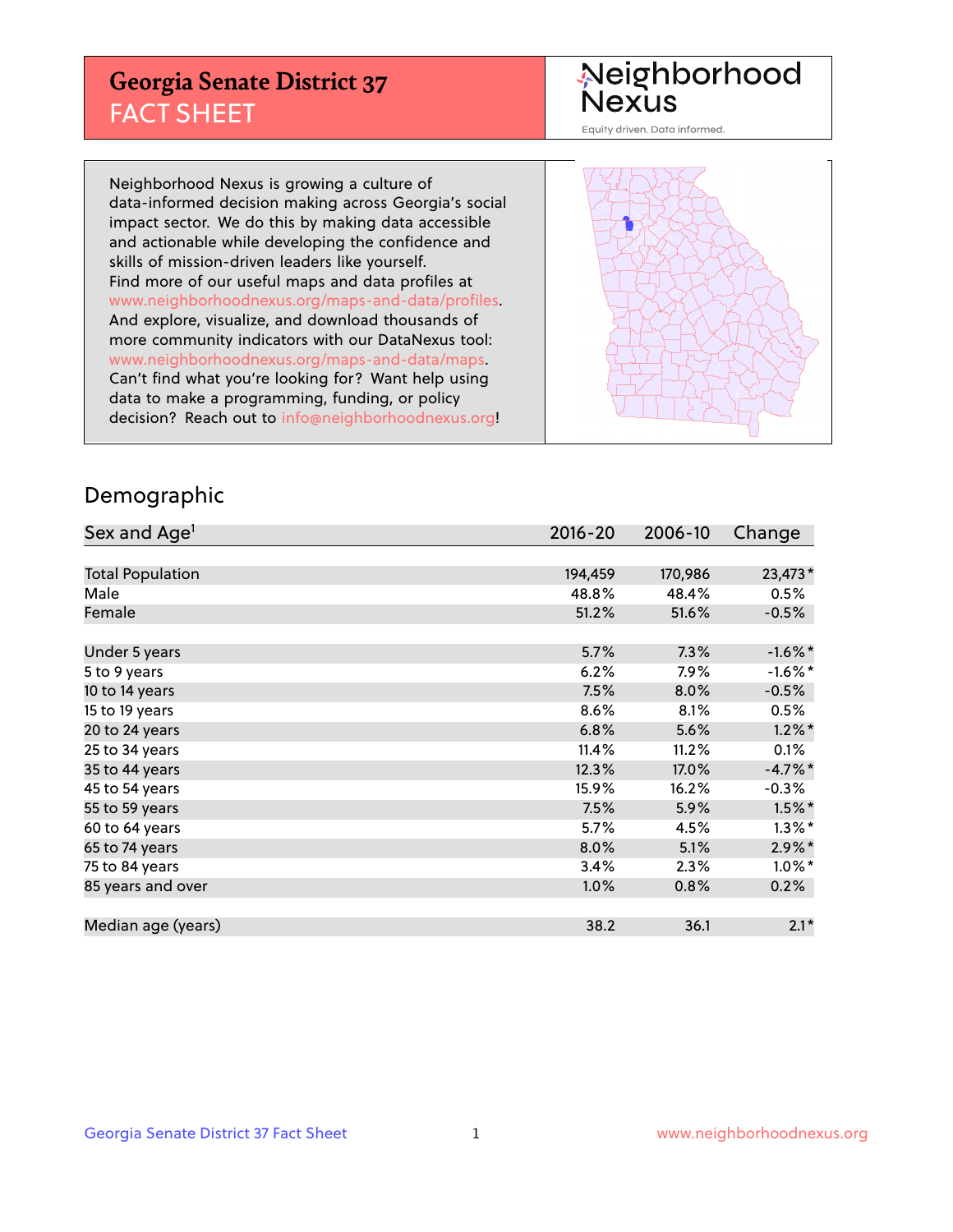## Demographic, continued...

| Race <sup>2</sup>                                            | $2016 - 20$ | 2006-10 | Change      |
|--------------------------------------------------------------|-------------|---------|-------------|
| <b>Total population</b>                                      | 194,459     | 170,986 | 23,473*     |
| One race                                                     | 95.7%       | 98.3%   | $-2.5%$ *   |
| White                                                        | 69.4%       | 75.7%   | $-6.3\%$ *  |
| <b>Black or African American</b>                             | 19.3%       | 15.9%   | $3.4\%$ *   |
| American Indian and Alaska Native                            | 0.2%        | 0.4%    | $-0.2%$     |
| Asian                                                        | 4.2%        | 3.4%    | $0.8\%$ *   |
| Native Hawaiian and Other Pacific Islander                   | 0.1%        | 0.0%    | 0.1%        |
| Some other race                                              | 2.6%        | 2.8%    | $-0.2%$     |
| Two or more races                                            | 4.3%        | 1.7%    | $2.5\%$ *   |
| Race alone or in combination with other race(s) <sup>3</sup> | $2016 - 20$ | 2006-10 | Change      |
| Total population                                             | 194,459     | 170,986 | 23,473*     |
| White                                                        | 73.4%       | 77.2%   | $-3.8\%$ *  |
| <b>Black or African American</b>                             | 20.5%       | 16.6%   | $3.9\%$ *   |
| American Indian and Alaska Native                            | 0.7%        | 0.7%    | $-0.1%$     |
| Asian                                                        | 4.9%        | 4.1%    | 0.8%        |
| Native Hawaiian and Other Pacific Islander                   | 0.2%        | 0.0%    | 0.1%        |
| Some other race                                              | 4.7%        | 3.1%    | $1.6\%$ *   |
| Hispanic or Latino and Race <sup>4</sup>                     | $2016 - 20$ | 2006-10 | Change      |
| <b>Total population</b>                                      | 194,459     | 170,986 | 23,473*     |
| Hispanic or Latino (of any race)                             | 10.3%       | 7.5%    | $2.8\%$ *   |
| Not Hispanic or Latino                                       | 89.7%       | 92.5%   | $-2.8\%$ *  |
| White alone                                                  | 63.7%       | 71.5%   | $-7.8\%$ *  |
| <b>Black or African American alone</b>                       | 18.8%       | 15.5%   | $3.3\%$ *   |
| American Indian and Alaska Native alone                      | 0.1%        | 0.3%    | $-0.2%$     |
| Asian alone                                                  | 4.1%        | 3.4%    | $0.7%$ *    |
| Native Hawaiian and Other Pacific Islander alone             | 0.0%        | 0.0%    | $-0.0%$     |
| Some other race alone                                        | 0.5%        | 0.3%    | 0.1%        |
| Two or more races                                            | 2.5%        | 1.5%    | $1.0\%$ *   |
| U.S. Citizenship Status <sup>5</sup>                         | $2016 - 20$ | 2006-10 | Change      |
| Foreign-born population                                      | 23,414      | 17,627  | 5,787*      |
| Naturalized U.S. citizen                                     | 56.2%       | 46.2%   | 10.1%*      |
| Not a U.S. citizen                                           | 43.8%       | 53.8%   | $-10.1\%$ * |
|                                                              |             |         |             |
| Citizen, Voting Age Population <sup>6</sup>                  | $2016 - 20$ | 2006-10 | Change      |
| Citizen, 18 and over population                              | 137,592     | 113,968 | 23,624*     |
| Male                                                         | 47.8%       | 46.9%   | 0.9%        |
| Female                                                       | 52.2%       | 53.1%   | $-0.9%$     |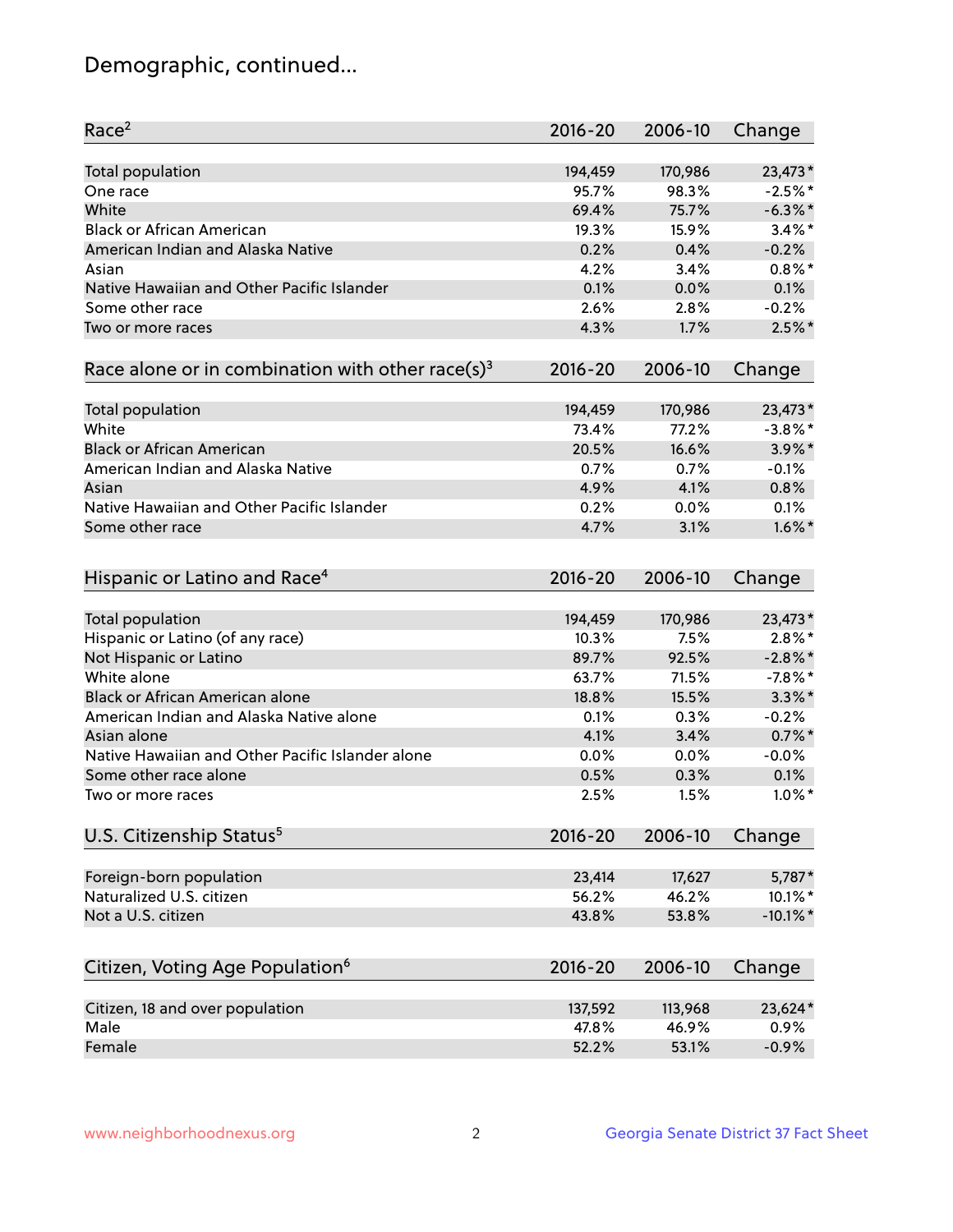#### Economic

| Income <sup>7</sup>                                 | $2016 - 20$ | 2006-10 | Change     |
|-----------------------------------------------------|-------------|---------|------------|
|                                                     |             |         |            |
| All households                                      | 65,882      | 60,121  | $5,761*$   |
| Less than \$10,000                                  | 3.9%        | 4.0%    | $-0.1%$    |
| \$10,000 to \$14,999                                | 1.7%        | 2.9%    | $-1.2\%$ * |
| \$15,000 to \$24,999                                | 5.1%        | 5.3%    | $-0.2%$    |
| \$25,000 to \$34,999                                | 5.3%        | 7.2%    | $-1.8\%$ * |
| \$35,000 to \$49,999                                | 10.0%       | 10.9%   | $-0.9%$    |
| \$50,000 to \$74,999                                | 14.2%       | 19.4%   | $-5.2\%$ * |
| \$75,000 to \$99,999                                | 14.5%       | 15.5%   | $-1.0%$    |
| \$100,000 to \$149,999                              | 19.9%       | 19.9%   | 0.0%       |
| \$150,000 to \$199,999                              | 11.9%       | 8.1%    | $3.8\%$ *  |
| \$200,000 or more                                   | 13.3%       | 6.8%    | $6.5%$ *   |
| Median household income (dollars)                   | 91,597      | 75,413  | 16,183*    |
| Mean household income (dollars)                     | 116,479     | 94,179  | 22,300*    |
| With earnings                                       | 84.5%       | 88.4%   | $-3.9\%$ * |
| Mean earnings (dollars)                             | 116,544     | 92,581  | 23,963*    |
| <b>With Social Security</b>                         | 26.4%       | 19.2%   | $7.2\%$ *  |
| Mean Social Security income (dollars)               | 21,769      | 17,326  | 4,442*     |
| With retirement income                              | 19.9%       | 15.1%   | 4.8%*      |
| Mean retirement income (dollars)                    | 28,593      | 25,857  | $2,735*$   |
| With Supplemental Security Income                   | 3.7%        | 1.5%    | $2.2\%$ *  |
| Mean Supplemental Security Income (dollars)         | 7,531       | 9,200   | $-1,669$   |
| With cash public assistance income                  | 1.3%        | 1.0%    | 0.2%       |
| Mean cash public assistance income (dollars)        | 133         | 5,677   | $-5,543$   |
| With Food Stamp/SNAP benefits in the past 12 months | 5.5%        | 3.4%    | $2.1\%$ *  |
|                                                     |             |         |            |
| Families                                            | 50,436      | 45,825  | $4,611*$   |
| Less than \$10,000                                  | $2.0\%$     | 3.1%    | $-1.1%$    |
| \$10,000 to \$14,999                                | 0.9%        | 1.5%    | $-0.6%$    |
| \$15,000 to \$24,999                                | 3.9%        | 3.5%    | 0.4%       |
| \$25,000 to \$34,999                                | 3.8%        | 5.6%    | $-1.7%$ *  |
| \$35,000 to \$49,999                                | 8.3%        | 9.8%    | $-1.4%$    |
| \$50,000 to \$74,999                                | 13.6%       | 18.1%   | $-4.5%$ *  |
| \$75,000 to \$99,999                                | 14.8%       | 16.5%   | $-1.7%$    |
| \$100,000 to \$149,999                              | 22.8%       | 24.0%   | $-1.3%$    |
| \$150,000 to \$199,999                              | 13.8%       | 9.6%    | $4.2\%$ *  |
| \$200,000 or more                                   | 16.2%       | 8.4%    | $7.8\%$ *  |
| Median family income (dollars)                      | 105,384     | 87,867  | 17,517*    |
| Mean family income (dollars)                        | 129,599     | 105,698 | 23,901*    |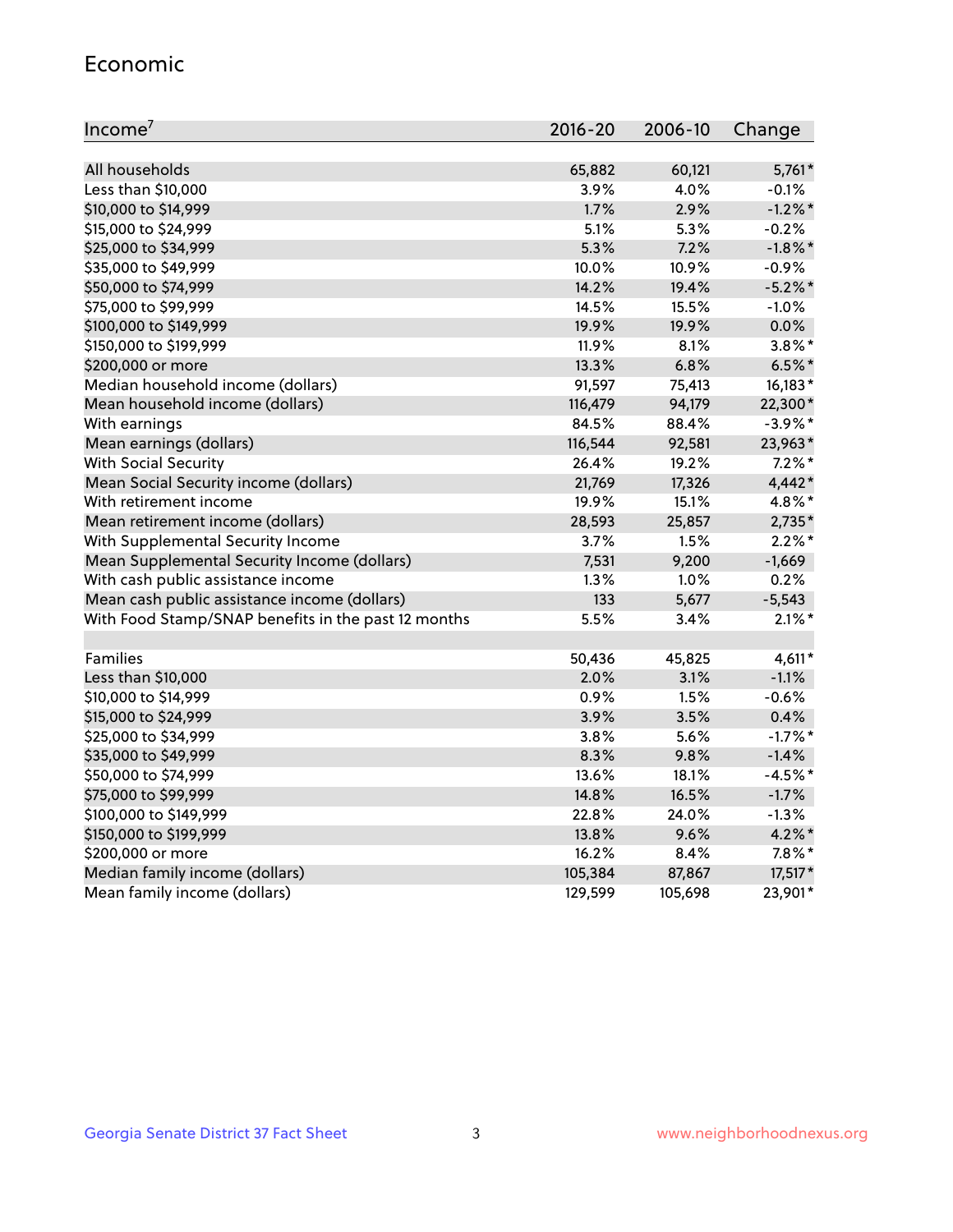## Economic, continued...

| Income, continued <sup>8</sup>                                        | $2016 - 20$ | 2006-10 | Change     |
|-----------------------------------------------------------------------|-------------|---------|------------|
|                                                                       |             |         |            |
| Nonfamily households                                                  | 15,446      | 14,296  | $1,150*$   |
| Median nonfamily income (dollars)                                     | 47,354      | 44,421  | 2,933*     |
| Mean nonfamily income (dollars)                                       | 68,553      | 54,414  | 14,139*    |
| Median earnings for workers (dollars)                                 | 42,388      | 39,082  | 3,306*     |
| Median earnings for male full-time, year-round workers                | 67,014      | 61,953  | 5,061*     |
| (dollars)                                                             |             |         |            |
| Median earnings for female full-time, year-round workers<br>(dollars) | 52,372      | 44,412  | 7,961*     |
| Per capita income (dollars)                                           | 39,997      | 33,473  | $6,523*$   |
|                                                                       |             |         |            |
| Families and People Below Poverty Level <sup>9</sup>                  | 2016-20     | 2006-10 | Change     |
|                                                                       |             |         |            |
| <b>All families</b>                                                   | 4.9%        | 5.9%    | $-1.0%$    |
| With related children under 18 years                                  | 6.3%        | 8.1%    | $-1.8%$    |
| With related children under 5 years only                              | 6.0%        | 9.1%    | $-3.2%$    |
| Married couple families                                               | 3.2%        | 2.9%    | 0.2%       |
| With related children under 18 years                                  | 3.7%        | 3.6%    | 0.1%       |
| With related children under 5 years only                              | 3.0%        | 3.9%    | $-0.9%$    |
| Families with female householder, no husband present                  | 13.5%       | 21.4%   | $-7.9%$    |
| With related children under 18 years                                  | 18.3%       | 28.6%   | $-10.4%$   |
| With related children under 5 years only                              | 28.5%       | 30.0%   | $-1.5%$    |
| All people                                                            | 7.1%        | 7.7%    | $-0.6%$    |
| Under 18 years                                                        | 6.9%        | 9.2%    | $-2.3%$    |
| Related children under 18 years                                       | 6.5%        | 9.0%    | $-2.5%$ *  |
| Related children under 5 years                                        | 6.8%        | 10.7%   | $-4.0%$    |
| Related children 5 to 17 years                                        | 6.5%        | 8.4%    | $-2.0%$    |
| 18 years and over                                                     | 7.2%        | 7.1%    | 0.1%       |
| 18 to 64 years                                                        | 7.2%        | 7.1%    | 0.1%       |
| 65 years and over                                                     | 7.4%        | 7.0%    | 0.4%       |
|                                                                       |             |         |            |
| People in families                                                    | 5.2%        | 6.3%    | $-1.1%$    |
| Unrelated individuals 15 years and over                               | 21.1%       | 18.4%   | 2.7%       |
|                                                                       |             |         |            |
| Non-Hispanic white people                                             | 6.2%        | 6.0%    | 0.2%       |
| Black or African-American people                                      | 6.1%        | 11.2%   | $-5.0\%$ * |
| Asian people                                                          | 2.9%        | 3.6%    | $-0.7%$    |
| Hispanic or Latino people                                             | 15.8%       | 20.1%   | $-4.3%$    |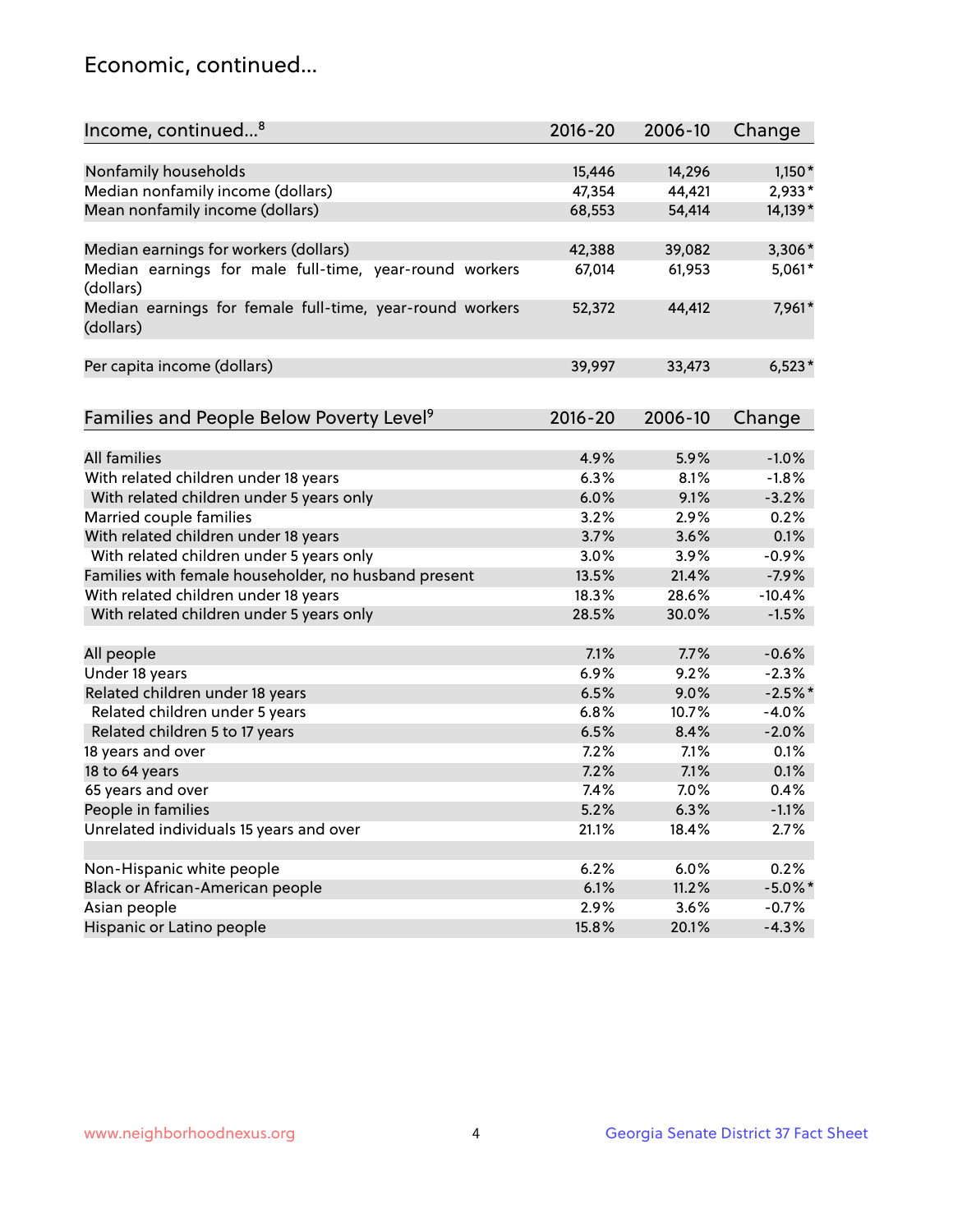## Employment

| Employment Status <sup>10</sup>                               | $2016 - 20$ | 2006-10 | Change     |
|---------------------------------------------------------------|-------------|---------|------------|
| Population 16 years and over                                  | 152,902     | 128,593 | 24,310*    |
| In labor force                                                | 67.1%       | 71.5%   | $-4.4\%$ * |
| Civilian labor force                                          | 66.8%       | 71.3%   | $-4.5%$ *  |
| Employed                                                      | 63.8%       | 65.9%   | $-2.1%$    |
| Unemployed                                                    | 3.0%        | 5.3%    | $-2.4%$    |
| <b>Armed Forces</b>                                           | 0.3%        | 0.2%    | 0.1%       |
| Not in labor force                                            | 32.9%       | 28.5%   | 4.4%*      |
|                                                               |             |         |            |
| Civilian labor force                                          | 102,097     | 91,639  | 10,458*    |
| <b>Unemployment Rate</b>                                      | 4.4%        | 7.5%    | $-3.0%$    |
|                                                               |             |         |            |
| Females 16 years and over                                     | 79,609      | 67,843  | $11,767*$  |
| In labor force                                                | 60.5%       | 63.8%   | $-3.3\%$ * |
| Civilian labor force                                          | 60.3%       | 63.8%   | $-3.5%$ *  |
| Employed                                                      | 57.2%       | 58.9%   | $-1.7%$    |
|                                                               |             |         |            |
| Own children of the householder under 6 years                 | 12,959      | 14,584  | $-1,625*$  |
| All parents in family in labor force                          | 66.8%       | 63.3%   | 3.5%       |
|                                                               |             |         |            |
| Own children of the householder 6 to 17 years                 | 33,070      | 32,415  | 655        |
| All parents in family in labor force                          | 71.0%       | 71.6%   | $-0.6%$    |
|                                                               |             |         |            |
| Industry <sup>11</sup>                                        | $2016 - 20$ | 2006-10 | Change     |
|                                                               |             |         |            |
| Civilian employed population 16 years and over                | 97,579      | 84,795  | 12,785*    |
| Agriculture, forestry, fishing and hunting, and mining        | 0.2%        | 0.4%    | $-0.2%$    |
| Construction                                                  | 7.0%        | 7.5%    | $-0.5%$    |
| Manufacturing                                                 | 8.2%        | 9.6%    | $-1.4\%$ * |
| Wholesale trade                                               | 3.0%        | 4.1%    | $-1.1\%$ * |
| Retail trade                                                  | 12.1%       | 12.4%   | $-0.3%$    |
| Transportation and warehousing, and utilities                 | 5.0%        | 5.9%    | $-0.9%$    |
| Information                                                   | 2.9%        | 3.8%    | $-1.0\%$ * |
| Finance and insurance, and real estate and rental and leasing | 8.0%        | 8.0%    | $-0.0\%$   |
| Professional, scientific, and management, and administrative  | 16.6%       | 13.4%   | $3.2\%$ *  |
| and waste management services                                 |             |         |            |
| Educational services, and health care and social assistance   | 20.0%       | 19.4%   | 0.6%       |
| Arts, entertainment, and recreation, and accommodation and    | 9.7%        | 7.6%    | $2.1\%$ *  |
| food services                                                 |             |         |            |
| Other services, except public administration                  | 4.4%        | 4.3%    | 0.1%       |
| Public administration                                         | 2.9%        | 3.6%    | $-0.6%$    |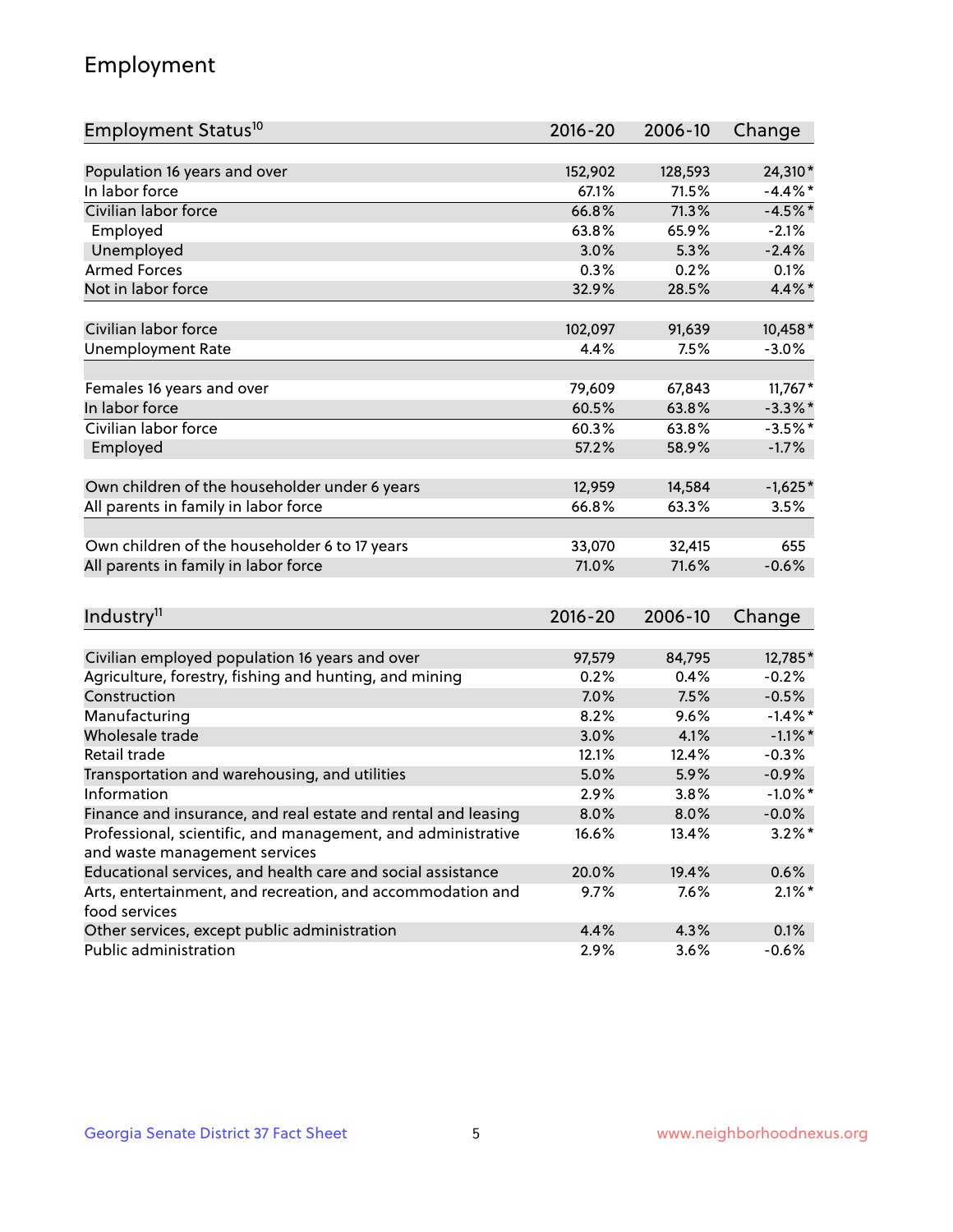## Employment, continued...

| Occupation <sup>12</sup>                                                    | $2016 - 20$ | 2006-10 | Change    |
|-----------------------------------------------------------------------------|-------------|---------|-----------|
| Civilian employed population 16 years and over                              | 97,579      | 84,795  | 12,785*   |
| Management, business, science, and arts occupations                         | 47.4%       | 44.9%   | $2.6\%$ * |
| Service occupations                                                         | 13.7%       | 12.1%   | $1.6\%$ * |
| Sales and office occupations                                                | 22.8%       | 28.3%   | $-5.5%$ * |
|                                                                             |             |         | $-0.7%$   |
| Natural<br>and<br>resources,<br>construction,<br>maintenance<br>occupations | 6.5%        | 7.2%    |           |
| Production, transportation, and material moving occupations                 | 9.6%        | 7.5%    | $2.1\%$ * |
| Class of Worker <sup>13</sup>                                               | $2016 - 20$ | 2006-10 | Change    |
| Civilian employed population 16 years and over                              | 97,579      | 84,795  | 12,785*   |
| Private wage and salary workers                                             | 83.0%       | 81.3%   | 1.7%      |
| Government workers                                                          | 10.5%       | 13.4%   | $-2.9%$ * |
| Self-employed in own not incorporated business workers                      | 6.5%        | 5.2%    | $1.3\%$ * |
| Unpaid family workers                                                       | 0.1%        | 0.1%    | $-0.1%$   |
|                                                                             |             |         |           |
| Job Flows <sup>14</sup>                                                     | 2019        | 2010    | Change    |
| Total Jobs in district                                                      | 69,467      | 50,091  | 19,376    |
| Held by residents of district                                               | 20.0%       | 20.1%   | $-0.1%$   |
| Held by non-residents of district                                           | 80.0%       | 79.9%   | 0.1%      |
|                                                                             |             |         |           |
| Jobs by Industry Sector <sup>15</sup>                                       | 2019        | 2010    | Change    |
| Total Jobs in district                                                      |             |         |           |
|                                                                             | 69,467      | 50,091  | 19,376    |
| Goods Producing sectors                                                     | 14.8%       | 12.9%   | 1.9%      |
| Trade, Transportation, and Utilities sectors                                | 28.3%       | 28.4%   | $-0.1%$   |
| All Other Services sectors                                                  | 56.9%       | 58.8%   | $-1.8%$   |
| Total Jobs in district held by district residents                           | 13,899      | 10,053  | 3,846     |
| <b>Goods Producing sectors</b>                                              | 14.3%       | 13.1%   | 1.2%      |
| Trade, Transportation, and Utilities sectors                                | 21.4%       | 21.4%   | 0.1%      |
| All Other Services sectors                                                  | 64.3%       | 65.5%   | $-1.2%$   |
|                                                                             |             |         |           |
| Jobs by Earnings <sup>16</sup>                                              | 2019        | 2010    | Change    |
|                                                                             |             |         |           |
| Total Jobs in district                                                      | 69,467      | 50,091  | 19,376    |
| Jobs with earnings \$1250/month or less                                     | 26.7%       | 30.8%   | $-4.1%$   |
| Jobs with earnings \$1251/month to \$3333/month                             | 32.4%       | 37.7%   | $-5.4%$   |
| Jobs with earnings greater than \$3333/month                                | 41.0%       | 31.5%   | 9.5%      |
| Total Jobs in district held by district residents                           | 13,899      | 10,053  | 3,846     |
| Jobs with earnings \$1250/month or less                                     | 29.5%       | 34.3%   | $-4.7%$   |
| Jobs with earnings \$1251/month to \$3333/month                             | 31.8%       | 34.7%   | $-2.8%$   |
| Jobs with earnings greater than \$3333/month                                | 38.7%       | 31.1%   | 7.6%      |
|                                                                             |             |         |           |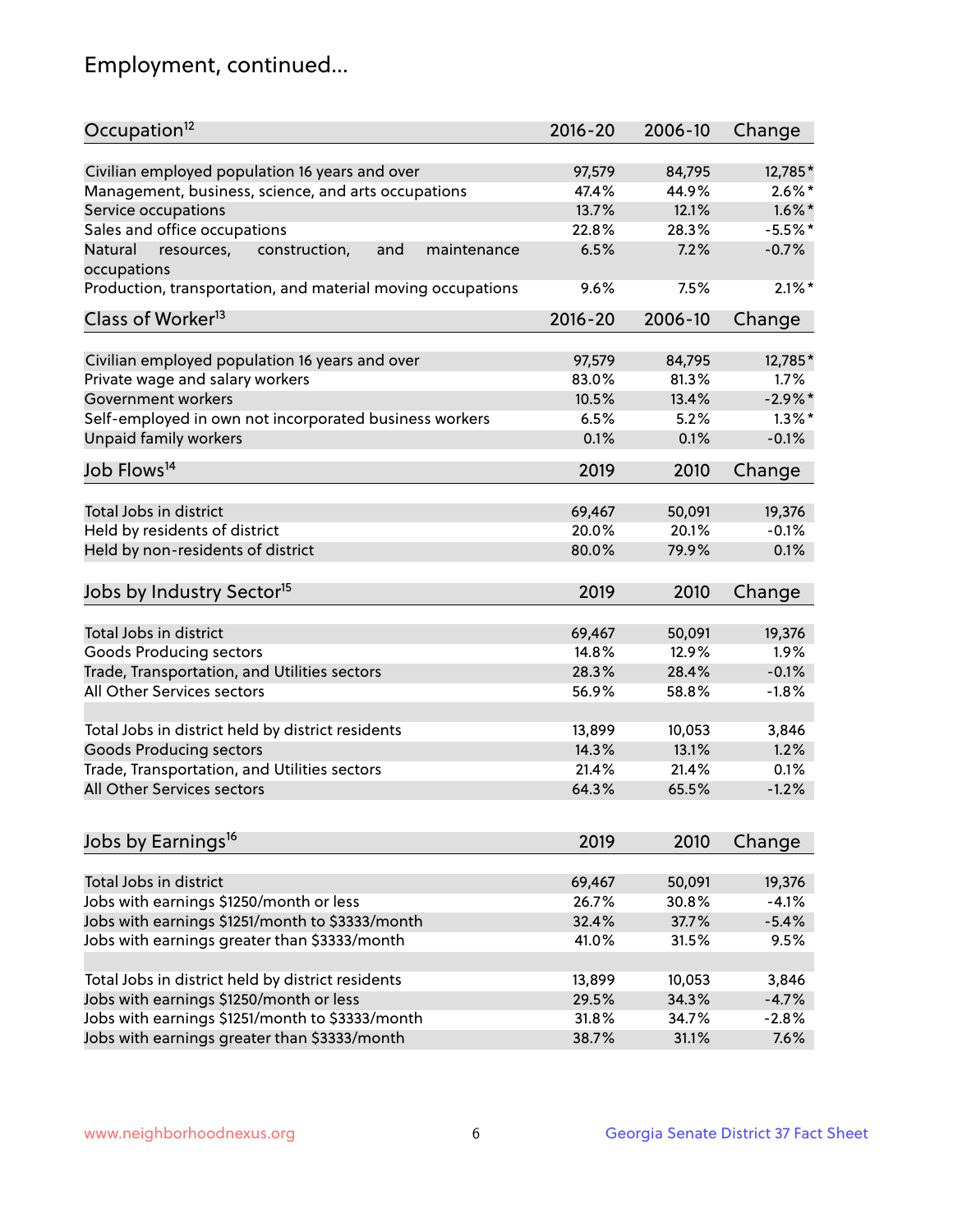## Employment, continued...

| 2019   | 2010   | Change  |
|--------|--------|---------|
|        |        |         |
| 69,467 | 50,091 | 19,376  |
| 28.3%  | 28.5%  | $-0.1%$ |
| 51.8%  | 57.3%  | $-5.5%$ |
| 19.9%  | 14.3%  | 5.6%    |
|        |        |         |
| 13,899 | 10,053 | 3,846   |
| 28.5%  | 28.0%  | 0.6%    |
| 48.4%  | 56.6%  | $-8.1%$ |
| 23.1%  | 15.5%  | 7.6%    |
|        |        |         |

#### Education

| School Enrollment <sup>18</sup>                | $2016 - 20$ | 2006-10  | Change     |
|------------------------------------------------|-------------|----------|------------|
|                                                |             |          |            |
| Population 3 years and over enrolled in school | 56,633      | 53,408   | $3,225*$   |
| Nursery school, preschool                      | 6.2%        | 7.1%     | $-0.9\%$   |
| Kindergarten                                   | 4.2%        | 5.6%     | $-1.4\%$ * |
| Elementary school (grades 1-8)                 | 37.7%       | 40.6%    | $-2.9%$ *  |
| High school (grades 9-12)                      | 22.5%       | 22.2%    | $0.3\%$    |
| College or graduate school                     | 29.4%       | 24.6%    | 4.8%*      |
| Educational Attainment <sup>19</sup>           | $2016 - 20$ | 2006-10  | Change     |
|                                                |             |          |            |
| Population 25 years and over                   | 126,688     | 107,772  | 18,916*    |
| Less than 9th grade                            | 2.6%        | 2.6%     | $-0.0%$    |
| 9th to 12th grade, no diploma                  | 3.9%        | 5.8%     | $-1.8\%$ * |
| High school graduate (includes equivalency)    | 20.4%       | 21.2%    | $-0.8%$    |
| Some college, no degree                        | 19.5%       | 19.9%    | $-0.5%$    |
| Associate's degree                             | 7.4%        | 7.5%     | $-0.1%$    |
| Bachelor's degree                              | 30.1%       | 29.2%    | $1.0\%$    |
| Graduate or professional degree                | 16.1%       | $13.8\%$ | $2.3\%$ *  |
|                                                |             |          |            |
| Percent high school graduate or higher         | 93.5%       | 91.6%    | $1.9\%$    |
| Percent bachelor's degree or higher            | 46.3%       | 43.0%    | $3.3\%$ *  |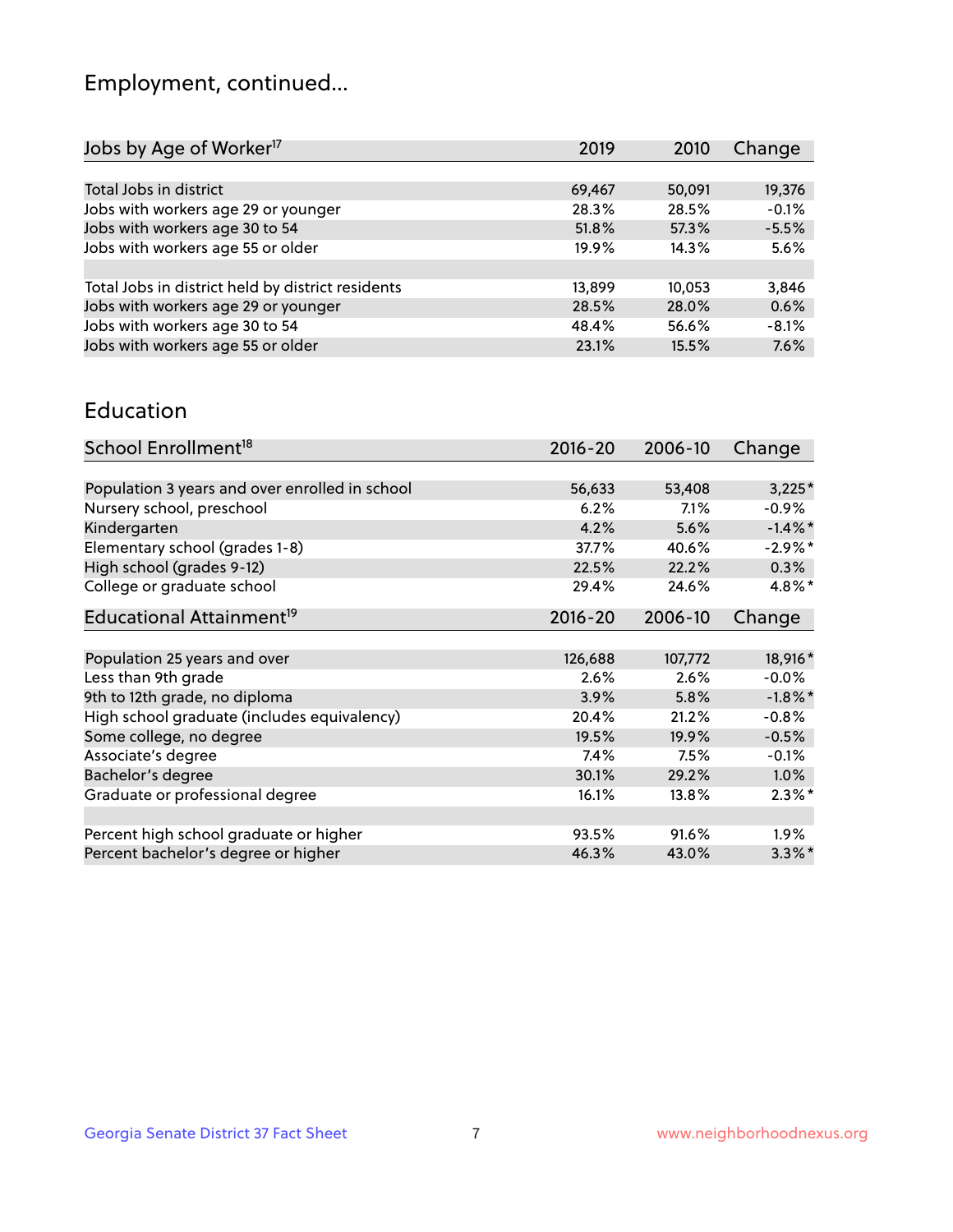## Housing

| Households by Type <sup>20</sup>                     | 2016-20         | 2006-10         | Change                |
|------------------------------------------------------|-----------------|-----------------|-----------------------|
|                                                      |                 |                 |                       |
| <b>Total households</b>                              | 65,882          | 60,121          | $5,761*$              |
| Family households (families)                         | 76.6%           | 76.2%           | $0.3\%$               |
| With own children under 18 years                     | 35.4%           | 40.3%           | $-5.0\%$ *            |
| Married-couple family                                | 61.9%           | 61.8%           | 0.1%                  |
| With own children of the householder under 18 years  | 28.3%           | 32.2%           | $-3.9\%$ *            |
| Male householder, no wife present, family            | 3.0%            | 3.6%            | $-0.5%$               |
| With own children of the householder under 18 years  | 1.4%            | 1.4%            | $-0.0%$               |
| Female householder, no husband present, family       | 11.6%           | 10.8%           | 0.8%                  |
| With own children of the householder under 18 years  | 5.7%            | 6.7%            | $-1.1%$               |
| Nonfamily households                                 | 23.4%           | 23.8%           | $-0.3%$               |
| Householder living alone                             | 18.8%           | 19.1%           | $-0.3%$               |
| 65 years and over                                    | 7.7%            | 5.1%            | $2.6\%$ *             |
| Households with one or more people under 18 years    | 38.5%           | 43.1%           | $-4.6\%$ *            |
| Households with one or more people 65 years and over | 26.0%           | 16.7%           | $9.4\%$ *             |
| Average household size                               | 2.89            | 2.84            | $0.05*$               |
| Average family size                                  | 3.30            | 3.27            | 0.03                  |
|                                                      |                 |                 |                       |
| Housing Occupancy <sup>21</sup>                      | $2016 - 20$     | 2006-10         | Change                |
|                                                      |                 |                 |                       |
| Total housing units                                  | 69,292<br>95.1% | 65,029<br>92.5% | $4,263*$<br>$2.6\%$ * |
| Occupied housing units                               |                 | 7.5%            |                       |
| Vacant housing units                                 | 4.9%            |                 | $-2.6\%$ *            |
| Homeowner vacancy rate                               | 0.7             | 2.9             | $-2.2*$               |
| Rental vacancy rate                                  | 5.3             | 10.6            | $-5.2$                |
|                                                      |                 |                 |                       |
| Units in Structure <sup>22</sup>                     | 2016-20         | 2006-10         | Change                |
| Total housing units                                  | 69,292          | 65,029          | $4,263*$              |
| 1-unit, detached                                     | 80.0%           | 81.4%           | $-1.4\%$ *            |
| 1-unit, attached                                     | 5.9%            | 5.4%            | 0.5%                  |
| 2 units                                              | 0.3%            | 0.6%            | $-0.2%$               |
| 3 or 4 units                                         | 0.9%            | 0.4%            | 0.5%                  |
| 5 to 9 units                                         | 1.1%            | 1.2%            | $-0.2%$               |
| 10 to 19 units                                       | 3.1%            | 4.1%            | $-0.9%$               |
| 20 or more units                                     | 4.8%            | 3.2%            | 1.5%                  |
| Mobile home                                          | 3.8%            | 3.6%            | 0.2%                  |
| Boat, RV, van, etc.                                  | 0.0%            | 0.0%            | 0.0%                  |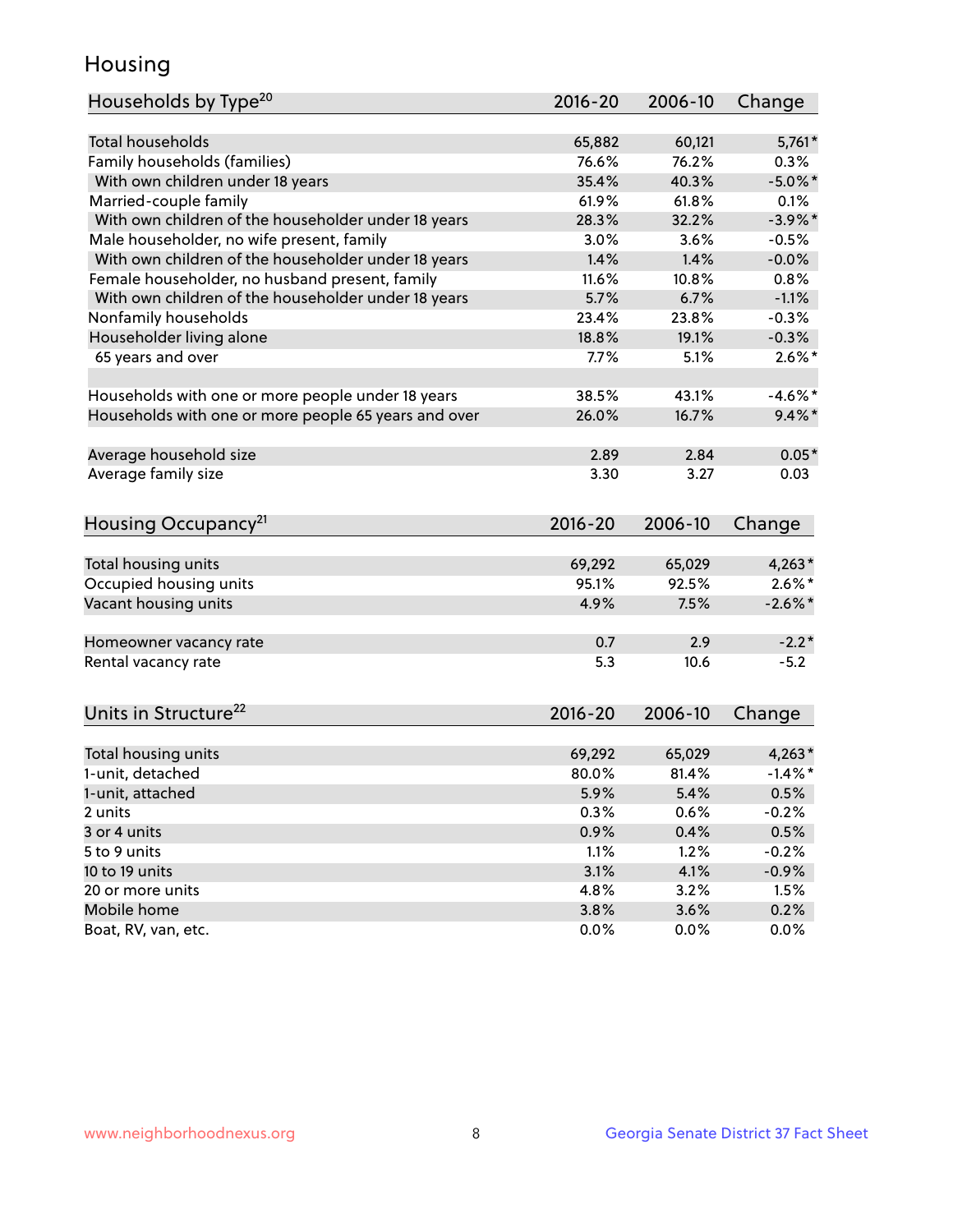## Housing, Continued...

| Year Structure Built <sup>23</sup>             | 2016-20     | 2006-10 | Change      |
|------------------------------------------------|-------------|---------|-------------|
| Total housing units                            | 69,292      | 65,029  | $4,263*$    |
| Built 2014 or later                            | 4.1%        | (X)     | (X)         |
| Built 2010 to 2013                             | 3.0%        | (X)     | (X)         |
| Built 2000 to 2009                             | 26.0%       | 28.2%   | $-2.1\%$ *  |
| Built 1990 to 1999                             | 33.7%       | 35.3%   | $-1.6%$     |
| Built 1980 to 1989                             | 19.8%       | 20.3%   | $-0.5%$     |
| Built 1970 to 1979                             | 7.8%        | 8.8%    | $-1.0%$     |
| Built 1960 to 1969                             | 3.1%        | 4.1%    | $-1.0\%$ *  |
| Built 1950 to 1959                             | 1.0%        | 1.8%    | $-0.9\%$ *  |
| Built 1940 to 1949                             | 0.4%        | 0.7%    | $-0.3%$     |
| Built 1939 or earlier                          | 1.1%        | 0.9%    | 0.2%        |
|                                                |             |         |             |
| Housing Tenure <sup>24</sup>                   | 2016-20     | 2006-10 | Change      |
| Occupied housing units                         | 65,882      | 60,121  | $5,761*$    |
| Owner-occupied                                 | 78.4%       | 82.5%   | $-4.1\%$ *  |
| Renter-occupied                                | 21.6%       | 17.5%   | $4.1\%$ *   |
| Average household size of owner-occupied unit  | 2.94        | 2.88    | $0.05*$     |
| Average household size of renter-occupied unit | 2.72        | 2.61    | 0.11        |
| Residence 1 Year Ago <sup>25</sup>             | 2016-20     | 2006-10 | Change      |
| Population 1 year and over                     | 192,119     | 168,721 | 23,398*     |
| Same house                                     | 87.6%       | 85.6%   | $1.9\%$ *   |
| Different house in the U.S.                    | 12.0%       | 14.0%   | $-2.0\%$ *  |
| Same county                                    | 6.0%        | 6.2%    | $-0.2%$     |
| Different county                               | 6.0%        | 7.8%    | $-1.8\%$ *  |
| Same state                                     | 3.7%        | 4.2%    | $-0.4%$     |
| Different state                                | 2.3%        | 3.7%    | $-1.4\%$ *  |
| Abroad                                         | 0.4%        | 0.4%    | 0.1%        |
| Value of Housing Unit <sup>26</sup>            | $2016 - 20$ | 2006-10 | Change      |
|                                                |             |         |             |
| Owner-occupied units                           | 51,657      | 49,627  | $2,029*$    |
| Less than \$50,000                             | 2.6%        | 2.3%    | 0.3%        |
| \$50,000 to \$99,999                           | 1.8%        | 2.8%    | $-1.0%$     |
| \$100,000 to \$149,999                         | 6.5%        | 13.2%   | $-6.7%$ *   |
| \$150,000 to \$199,999                         | 16.4%       | 25.6%   | $-9.2\%$ *  |
| \$200,000 to \$299,999                         | 31.5%       | 29.3%   | $2.2\%$ *   |
| \$300,000 to \$499,999                         | 29.9%       | 19.4%   | 10.4%*      |
| \$500,000 to \$999,999                         | 10.2%       | 6.5%    | $3.7\%$ *   |
| \$1,000,000 or more                            | 1.0%        | 0.9%    | 0.2%        |
| Median (dollars)                               | 271,427     | 216,668 | 54,760*     |
| Mortgage Status <sup>27</sup>                  | $2016 - 20$ | 2006-10 | Change      |
| Owner-occupied units                           | 51,657      | 49,627  | 2,029*      |
| Housing units with a mortgage                  | 72.3%       | 83.0%   | $-10.6\%$ * |
| Housing units without a mortgage               | 27.7%       | 17.0%   | 10.6%*      |
|                                                |             |         |             |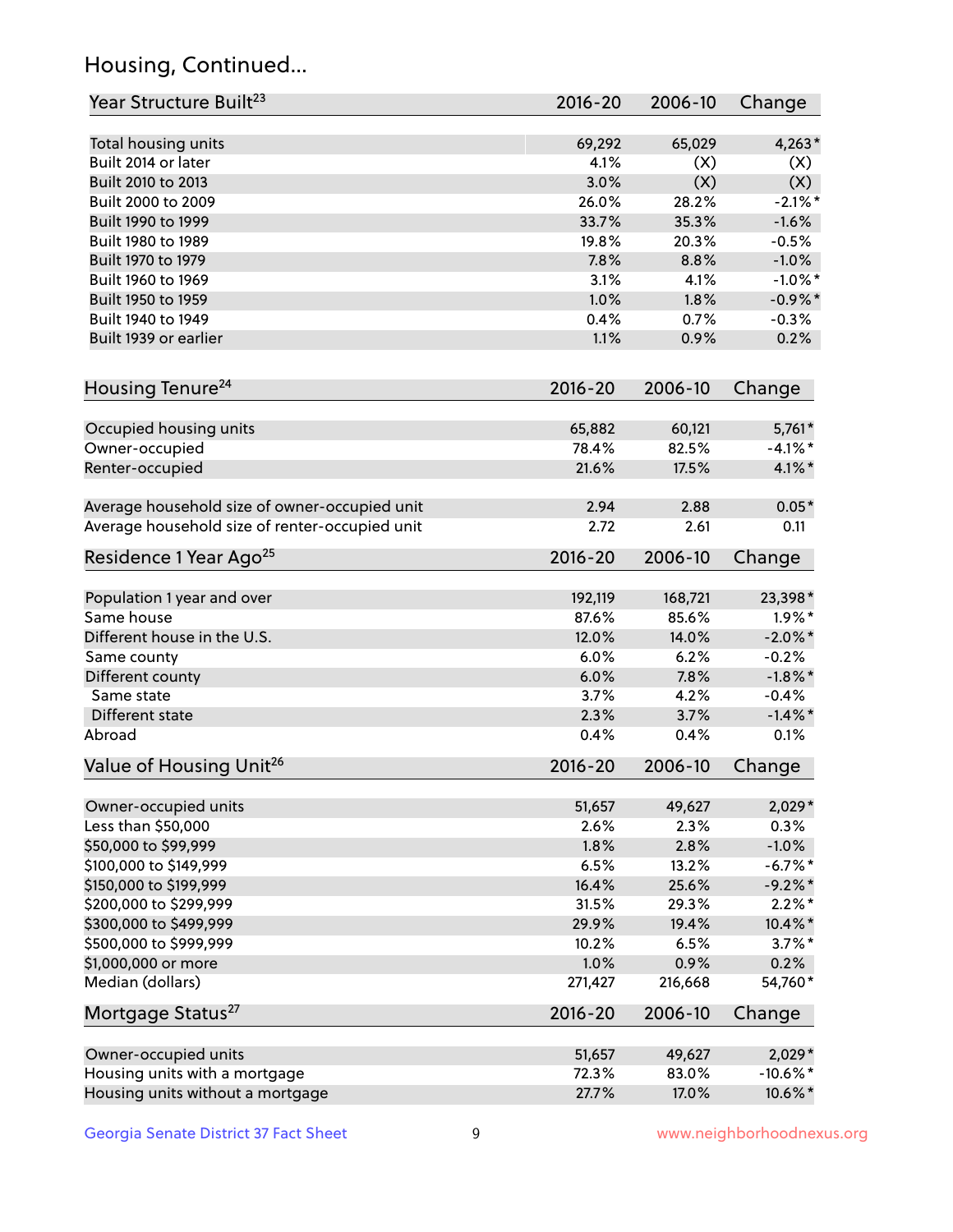## Housing, Continued...

| Selected Monthly Owner Costs <sup>28</sup>                                            | 2016-20 | 2006-10 | Change         |
|---------------------------------------------------------------------------------------|---------|---------|----------------|
| Housing units with a mortgage                                                         | 37,349  | 41,167  | $-3,817*$      |
| Less than \$300                                                                       | 0.2%    | 0.0%    | 0.1%           |
| \$300 to \$499                                                                        | 0.5%    | 0.7%    | $-0.2%$        |
| \$500 to \$999                                                                        | 7.9%    | 8.3%    | $-0.4%$        |
| \$1,000 to \$1,499                                                                    | 27.7%   | 27.4%   | 0.3%           |
| \$1,500 to \$1,999                                                                    | 29.9%   | 30.5%   | $-0.6%$        |
| \$2,000 to \$2,999                                                                    | 24.5%   | 23.9%   | 0.7%           |
| \$3,000 or more                                                                       | 9.3%    | 9.2%    | 0.1%           |
| Median (dollars)                                                                      | 1,730   | 1,723   | $\overline{7}$ |
| Housing units without a mortgage                                                      | 14,307  | 8,461   | 5,847*         |
| Less than \$150                                                                       | 1.2%    | 1.6%    | $-0.4%$        |
| \$150 to \$249                                                                        | 5.0%    | 9.1%    | $-4.1%$        |
| \$250 to \$349                                                                        | 18.5%   | 20.0%   | $-1.5%$        |
| \$350 to \$499                                                                        | 27.9%   | 34.2%   | $-6.4%$        |
| \$500 to \$699                                                                        | 28.2%   | 23.6%   | 4.6%           |
| \$700 or more                                                                         | 19.3%   | 11.5%   | $7.8\%$ *      |
| Median (dollars)                                                                      | 486     | 436     | $50*$          |
| Household Income <sup>29</sup>                                                        |         |         |                |
| Housing units with a mortgage (excluding units where<br>SMOCAPI cannot be computed)   | 37,179  | 41,062  | $-3,882*$      |
| Less than 20.0 percent                                                                | 52.3%   | 37.7%   | 14.7%*         |
| 20.0 to 24.9 percent                                                                  | 13.9%   | 18.5%   | $-4.6\%$ *     |
| 25.0 to 29.9 percent                                                                  | 11.1%   | 11.8%   | $-0.7%$        |
| 30.0 to 34.9 percent                                                                  | 6.2%    | 7.6%    | $-1.4\%$ *     |
| 35.0 percent or more                                                                  | 16.5%   | 24.6%   | $-8.0\%$ *     |
| Not computed                                                                          | 170     | 105     | 65             |
| Housing unit without a mortgage (excluding units where<br>SMOCAPI cannot be computed) | 14,031  | 8,422   | 5,609*         |
| Less than 10.0 percent                                                                | 66.3%   | 49.8%   | 16.5%*         |
| 10.0 to 14.9 percent                                                                  | 13.1%   | 22.0%   | $-8.9\%$ *     |
| 15.0 to 19.9 percent                                                                  | 6.8%    | 8.4%    | $-1.5%$        |
| 20.0 to 24.9 percent                                                                  | 3.0%    | 5.7%    | $-2.8%$        |
| 25.0 to 29.9 percent                                                                  | 2.5%    | 3.3%    | $-0.8%$        |
| 30.0 to 34.9 percent                                                                  | 1.7%    | 1.6%    | 0.1%           |
| 35.0 percent or more                                                                  | 6.5%    | 9.1%    | $-2.6%$        |
| Not computed                                                                          | 276     | 38      | 238            |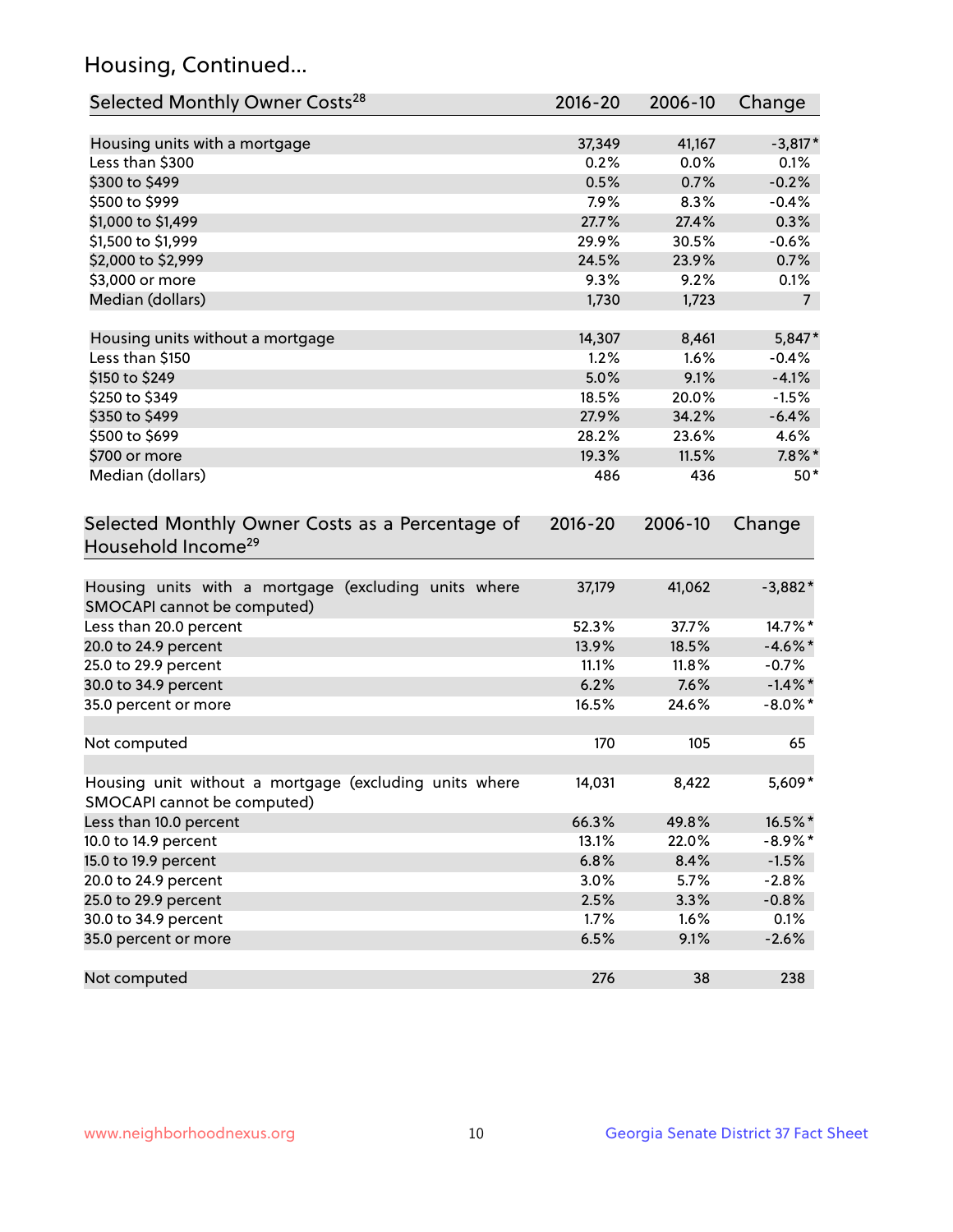## Housing, Continued...

| Gross Rent <sup>30</sup>   | 2016-20 | 2006-10 | Change      |
|----------------------------|---------|---------|-------------|
|                            |         |         |             |
| Occupied units paying rent | 13,613  | 10,016  | 3,596*      |
| Less than \$200            | 0.3%    | 0.0%    | 0.3%        |
| \$200 to \$499             | 2.3%    | 3.8%    | $-1.5%$     |
| \$500 to \$749             | 3.9%    | 13.8%   | $-9.9%$     |
| \$750 to \$999             | 15.1%   | 34.2%   | $-19.1\%$ * |
| \$1,000 to \$1,499         | 44.2%   | 37.0%   | 7.2%        |
| \$1,500 to \$1,999         | 24.4%   | 9.0%    | 15.4%*      |
| \$2,000 or more            | 9.9%    | 2.2%    | $7.7\%$     |
| Median (dollars)           | 1,305   | 1,215   | $90*$       |
|                            |         |         |             |
| No rent paid               | 613     | 478     | 135         |

| Gross Rent as a Percentage of Household Income <sup>31</sup>                   | $2016 - 20$ | 2006-10 | Change   |
|--------------------------------------------------------------------------------|-------------|---------|----------|
|                                                                                |             |         |          |
| Occupied units paying rent (excluding units where GRAPI<br>cannot be computed) | 13,518      | 9,876   | $3,642*$ |
| Less than 15.0 percent                                                         | 13.1%       | 12.1%   | 0.9%     |
| 15.0 to 19.9 percent                                                           | 15.7%       | 10.2%   | 5.5%     |
| 20.0 to 24.9 percent                                                           | 12.5%       | 15.3%   | $-2.8%$  |
| 25.0 to 29.9 percent                                                           | 10.6%       | 8.7%    | 1.9%     |
| 30.0 to 34.9 percent                                                           | $10.6\%$    | $9.6\%$ | 1.0%     |
| 35.0 percent or more                                                           | 37.5%       | 44.0%   | $-6.5%$  |
|                                                                                |             |         |          |
| Not computed                                                                   | 707         | 618     | 89       |

## Transportation

| Commuting to Work <sup>32</sup>           | 2016-20 | 2006-10 | Change     |
|-------------------------------------------|---------|---------|------------|
|                                           |         |         |            |
| Workers 16 years and over                 | 96,517  | 83,205  | $13,311*$  |
| Car, truck, or van - drove alone          | 78.4%   | 83.7%   | $-5.3\%$ * |
| Car, truck, or van - carpooled            | 7.8%    | 7.5%    | 0.3%       |
| Public transportation (excluding taxicab) | 0.7%    | $0.9\%$ | $-0.2%$    |
| Walked                                    | 0.6%    | 0.7%    | $-0.1%$    |
| Other means                               | 1.5%    | $0.8\%$ | $0.7\%$ *  |
| Worked at home                            | 11.0%   | 6.3%    | 4.7%*      |
|                                           |         |         |            |
| Mean travel time to work (minutes)        | 34.6    | 33.5    | $1.1*$     |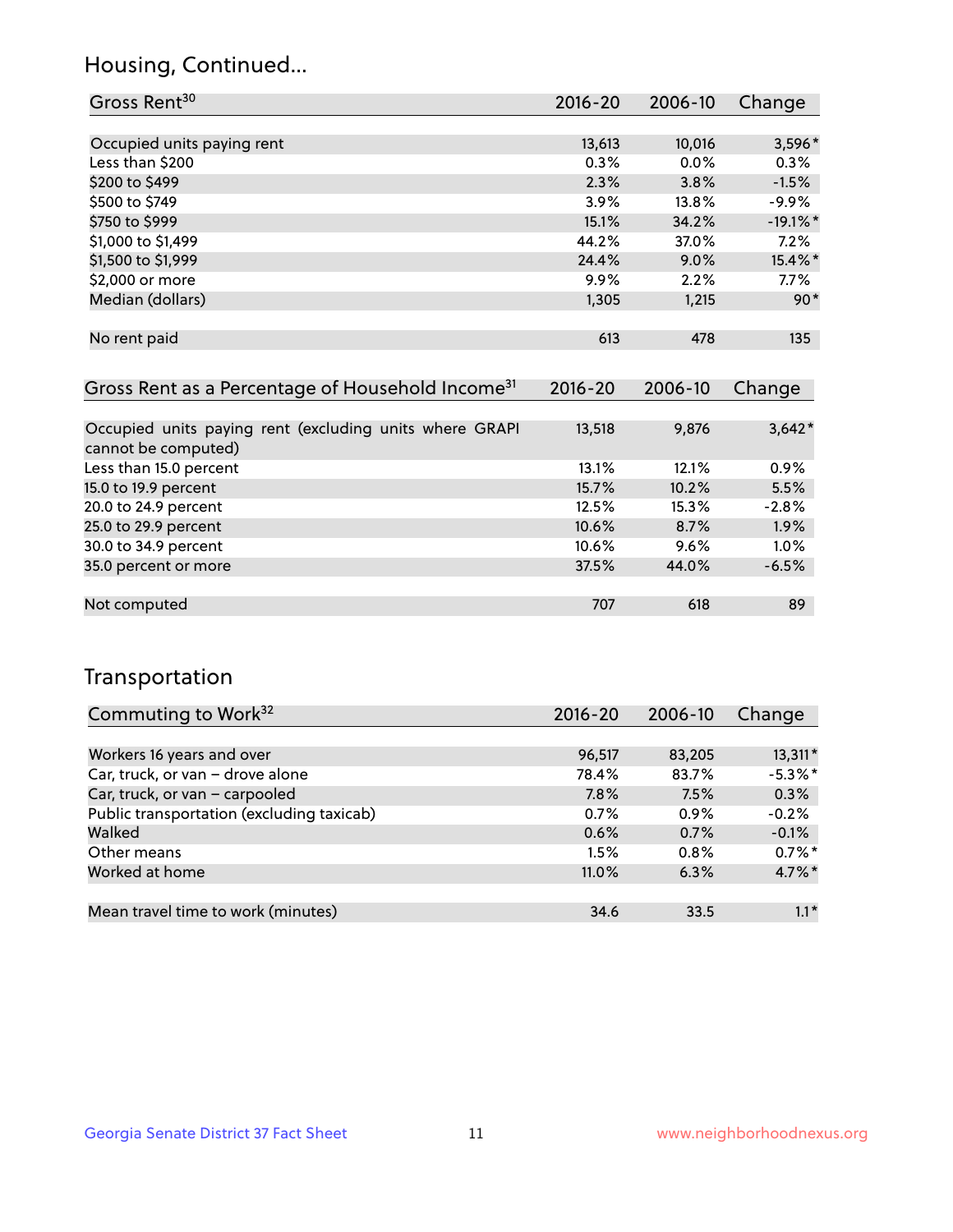## Transportation, Continued...

| Vehicles Available <sup>33</sup> | $2016 - 20$ | 2006-10 | Change     |
|----------------------------------|-------------|---------|------------|
|                                  |             |         |            |
| Occupied housing units           | 65,882      | 60,121  | $5,761*$   |
| No vehicles available            | 2.3%        | 2.5%    | $-0.2%$    |
| 1 vehicle available              | 22.7%       | 25.0%   | $-2.3\%$ * |
| 2 vehicles available             | 43.7%       | 47.1%   | $-3.5%$ *  |
| 3 or more vehicles available     | 31.3%       | 25.3%   | $6.0\%$ *  |

#### Health

| Health Insurance coverage <sup>34</sup>                 | 2016-20 |
|---------------------------------------------------------|---------|
|                                                         |         |
| Civilian Noninstitutionalized Population                | 193,694 |
| With health insurance coverage                          | 89.8%   |
| With private health insurance coverage                  | 78.8%   |
| With public health coverage                             | 20.6%   |
| No health insurance coverage                            | 10.2%   |
| Civilian Noninstitutionalized Population Under 19 years | 51,174  |
| No health insurance coverage                            | 9.1%    |
| Civilian Noninstitutionalized Population 19 to 64 years | 118,469 |
| In labor force:                                         | 94,981  |
| Employed:                                               | 91,159  |
| With health insurance coverage                          | 89.6%   |
| With private health insurance coverage                  | 88.0%   |
| With public coverage                                    | 3.5%    |
| No health insurance coverage                            | 10.4%   |
| Unemployed:                                             | 3,821   |
| With health insurance coverage                          | 58.0%   |
| With private health insurance coverage                  | 49.5%   |
| With public coverage                                    | 9.7%    |
| No health insurance coverage                            | 42.0%   |
| Not in labor force:                                     | 23,488  |
| With health insurance coverage                          | 83.6%   |
| With private health insurance coverage                  | 71.1%   |
| With public coverage                                    | 19.0%   |
| No health insurance coverage                            | 16.4%   |